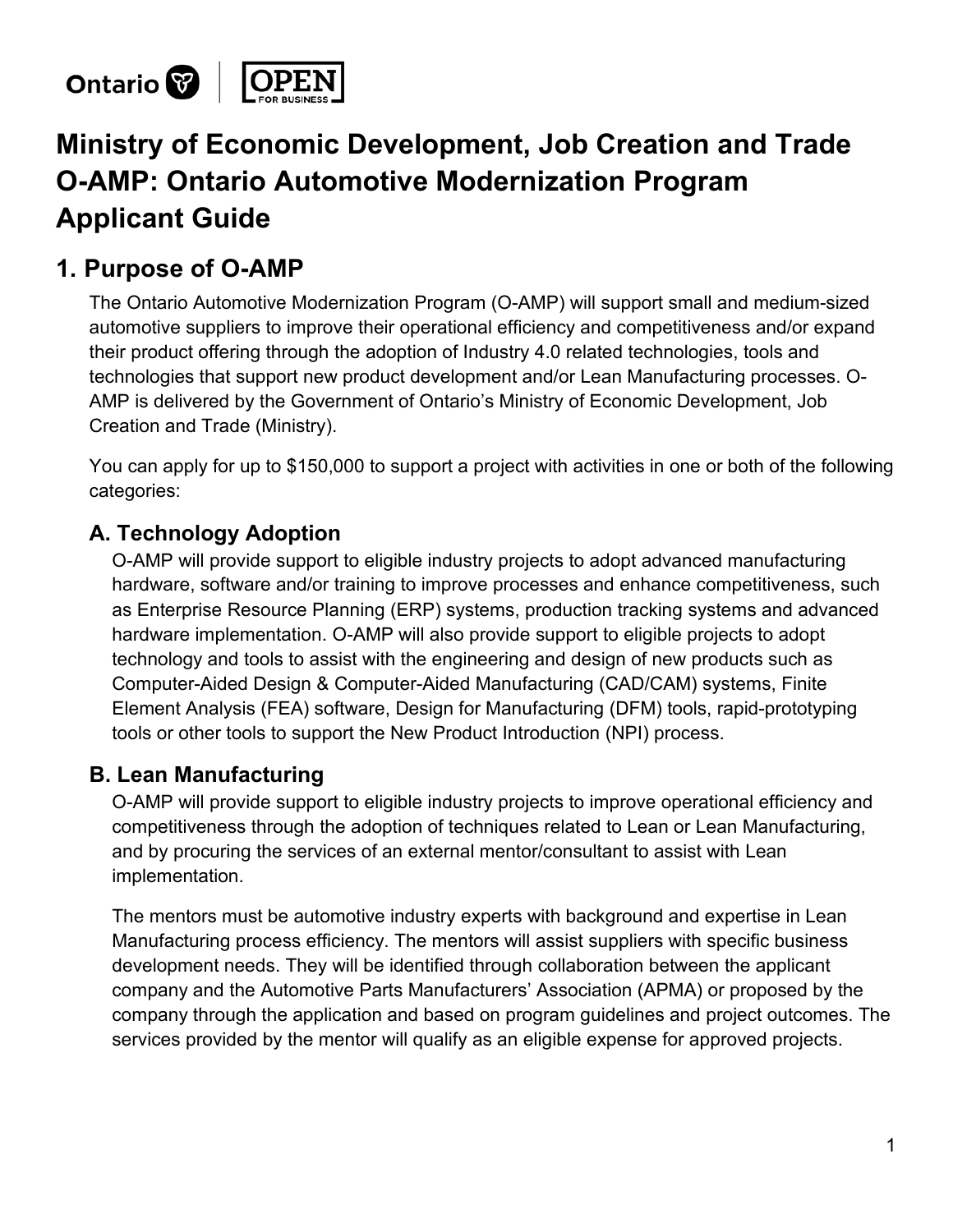

# **2. Program Objectives**

- Increase suppliers' ability to deliver shorter design cycle times so they can be more responsive to market changes and business opportunities with auto assemblers.
- Encourage the adoption of new technology software and hardware that increases efficiency, decreases costs or supports the development of new products.
- Increase sourcing capabilities at small- and medium-sized suppliers to enhance their ability to export.
- Help suppliers identify and solve manufacturing problems, such as production bottlenecks and other inefficiencies.
- Contribute to the development of capable, qualified and innovative suppliers that will be able to support auto assemblers in Ontario to remain competitive.

# **3. Eligibility**

### **Are You Eligible to Apply?**

Check the following criteria to determine if your business may be eligible to apply to O-AMP.

### **Eligible Companies:**

- Small and medium-sized Ontario-based enterprises (firms with fewer than 500 employees in Ontario AND consolidated global revenues (e.g. sales) in its most recently completed fiscal year of less than \$1 billion) with a Business Number (BN).
- Must be in the automotive supply chain to original equipment manufacturers of passenger and commercial vehicles. Aftermarket parts industry is not eligible.
- At least 50 per cent of the company's total sales revenue must come from the automotive supply sector.
- Must be a for-profit legal entity or limited partnership duly registered to carry on business in Ontario.
- Must have a manufacturing location in Ontario by the time the project starts.
- Must have a minimum of two (2) consecutive years of financial statements (auditor or accountant reviewed).
- Must be in compliance with all applicable laws.
- Must be free and clear of any fees, levies, charges or taxes owed to Her Majesty the Queen in right of Ontario or any of her agencies.
- Must be in compliance with the *Accessibility for Ontarians with Disabilities Act, 2005*.
- Stacking with other provincial programs is not permitted. Funding from any federal sources and O-AMP combined for this project must not exceed 50% of the total project cost. A company that is currently receiving funding from another provincial program for an unrelated project is eligible to apply for O-AMP funding provided the O-AMP project is distinct and separate. If a business has previously been approved for a project under O-AMP, the project must have been successfully completed before a subsequent project will be considered.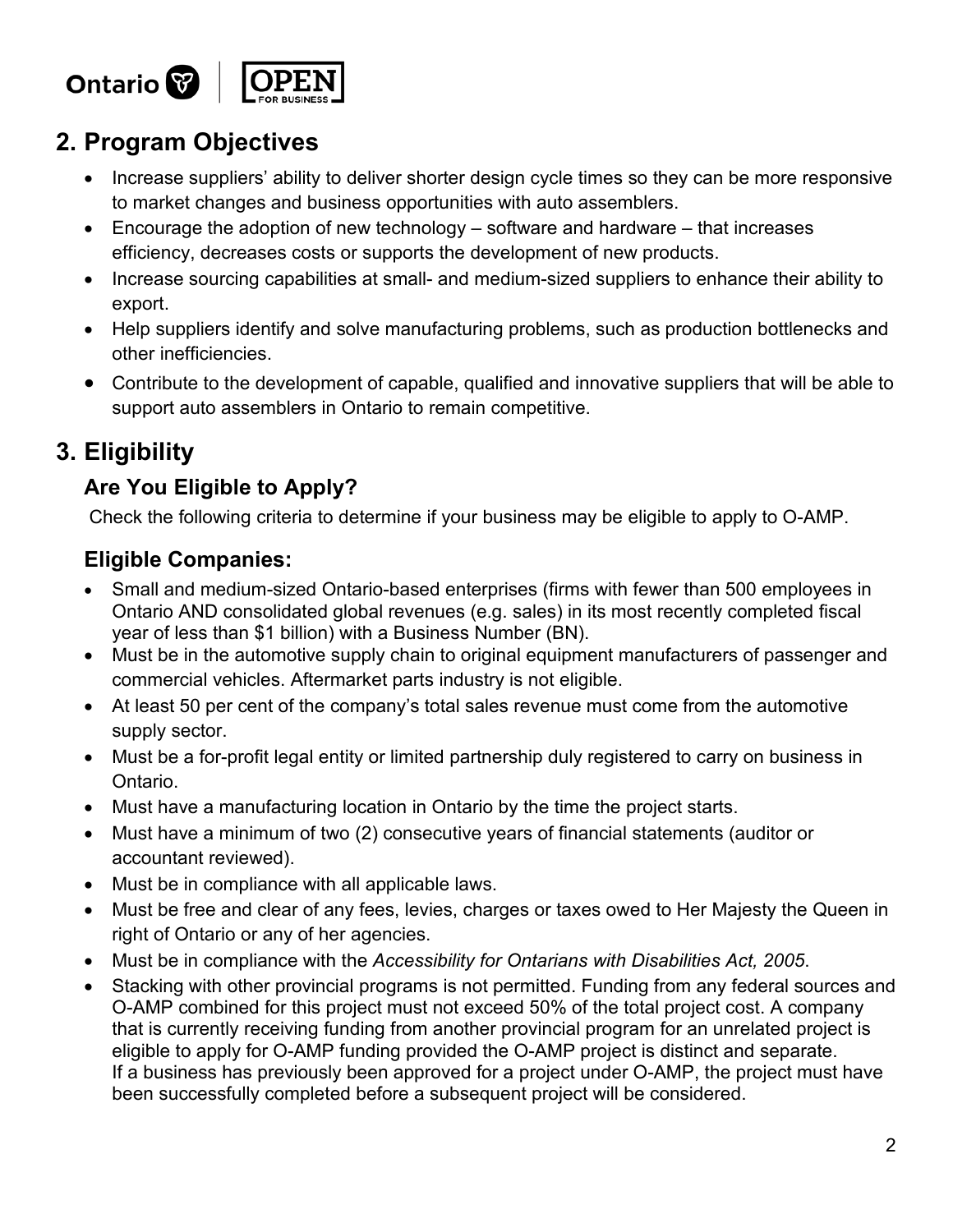

*Note: O-AMP is a discretionary, non-entitlement program. Even if you meet all of the program objectives and eligibility criteria, the Government of Ontario is under no obligation to approve funding for your proposed project.* 

# **4. Eligible Projects**

Eligible projects must focus on either or both of the following elements:

1. Advancing production cycle management and capabilities, improving competitiveness and/or supporting the design, engineering or manufacture of new products through the adoption of advanced technologies (hardware, software) and/or training,

and / or

2. Operational efficiency and competitiveness improvements through the adoption of Lean Manufacturing practices. Adoption of advanced technology may be part of the overall project scope.

Eligible projects must also:

- 3. Be achievable (i.e., applicants need to have the necessary financing, project management structure and experience to implement the project),
- 4. Align with O-AMP's goals of economic gains, business improvements and operational improvements (e.g., cost savings, increase in revenue, and contributions to regional and/or automotive sector development), and
- 5. Be no more than two years in duration.

# **5. What Project Costs Are Eligible for Funding?**

Refer to the [Eligible Project Costs Guidelines](http://www.grants.gov.on.ca/prodconsum/groups/grants_web_contents/documents/grants_web_contents/prdr020007.pdf) for O-AMP for full details. •

# **6. Application and Evaluation Process**

Prior to or during the preparation of an application to O-AMP, you have the option of contacting the Automotive Parts Manufacturers' Association (APMA) for assistance on developing and strengthening your application at [o-amp@apma.ca](mailto:o-amp@apma.ca).

You may also seek assistance from the Ministry's Senior Business Advisors to develop and strengthen your application. Contact information can be found below: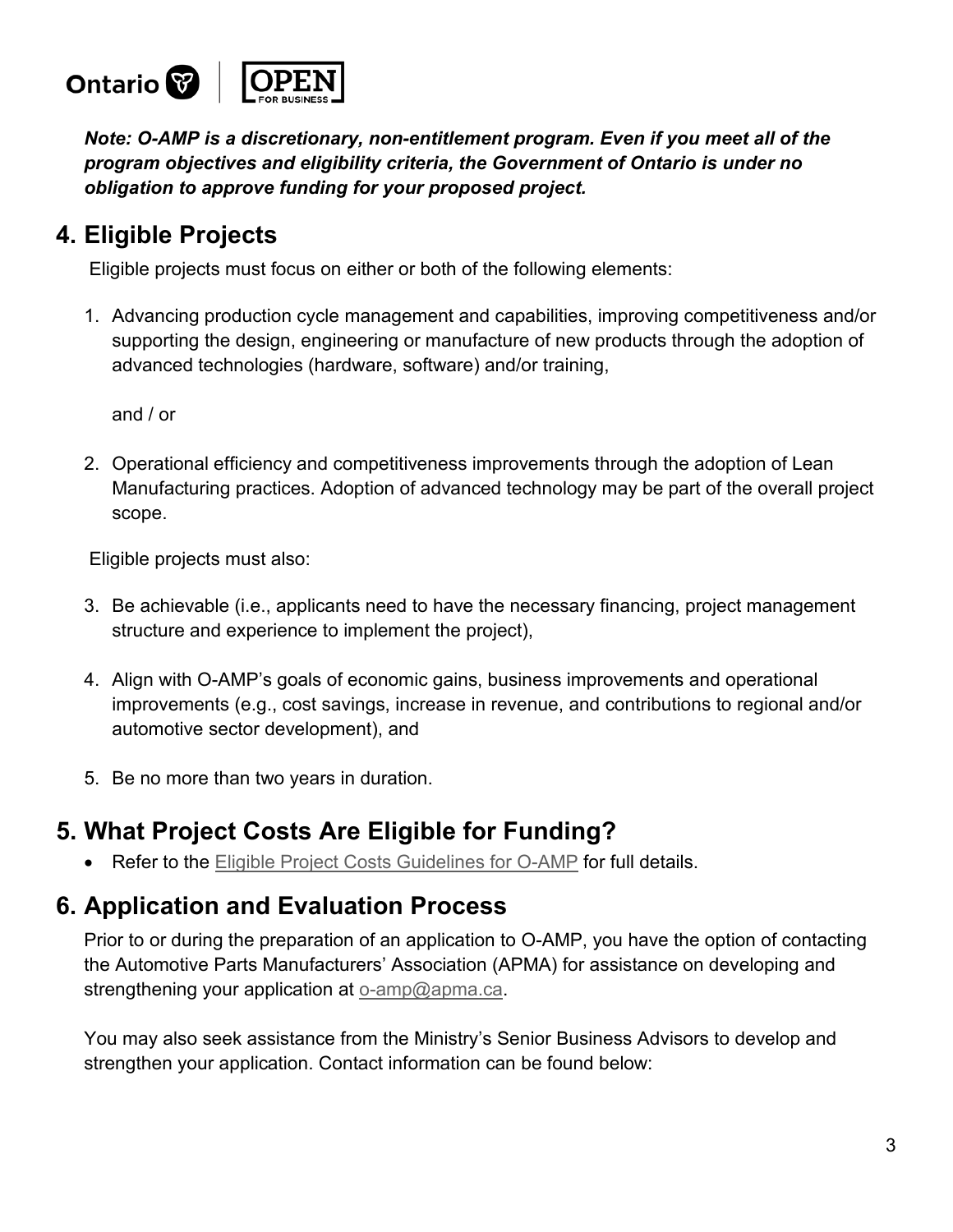

Business Advisory Services – Southwestern Region Main Office

- [westernregionbas@ontario.ca](mailto:westernregionbas@ontario.ca)
- Toll-free: 1-800-267-6592 ext. 224

Business Advisory Services - Central Region Main Office

- [centralregionbas@ontario.ca](mailto:centralregionbas@ontario.ca)
- Toll-free: 1-800-267-6592 ext. 224

Business Advisory Services – Eastern Region Main Office

- [easternregionbas@ontario.ca](mailto:easternregionbas@ontario.ca)
- Toll-free: 1-800-267-6592 ext. 224

Applications to the program must be submitted through the Transfer Payment Ontario (TPON) platform (see Section 10 below). To submit your application to TPON, you must include all of the following (only PDF format accepted):

- Completed TPON Application Form signed by an individual with the authority to bind your company.
- Copy of your Articles of Incorporation or Limited Partnership Agreement, as the case may be.
- Financial Statements (last two (2) consecutive fiscal years, auditor or accountant reviewed).
- Quotations from contractors/vendors for budget items.
- Letter of financial attestation from your CEO or CFO indicating that the company has the financial resources in place to complete the project. The letter must indicate the funding amount that the company will contribute to the project.

Only applications that are submitted on or before the application period's closing date will be assessed. Your application should be as detailed as possible as its assessment will be based on the information you provide in the application.

### **Tax Compliance Verification:**

- You need to provide your organization's Tax Compliance Verification (TCV) number in your application form. If you don't already have one, you can learn how to generate your TCV number here: [https://www.ontario.ca/page/check-your-tax-compliance-status.](https://www.ontario.ca/page/check-your-tax-compliance-status)
- If your organization is approved for funding, you'll need to show us your TCV [certificate](https://www.ontario.ca/page/check-your-tax-compliance-status) before we disburse any funds. We require the certificate to ensure that your organization is compliant federally and provincially with its tax obligations.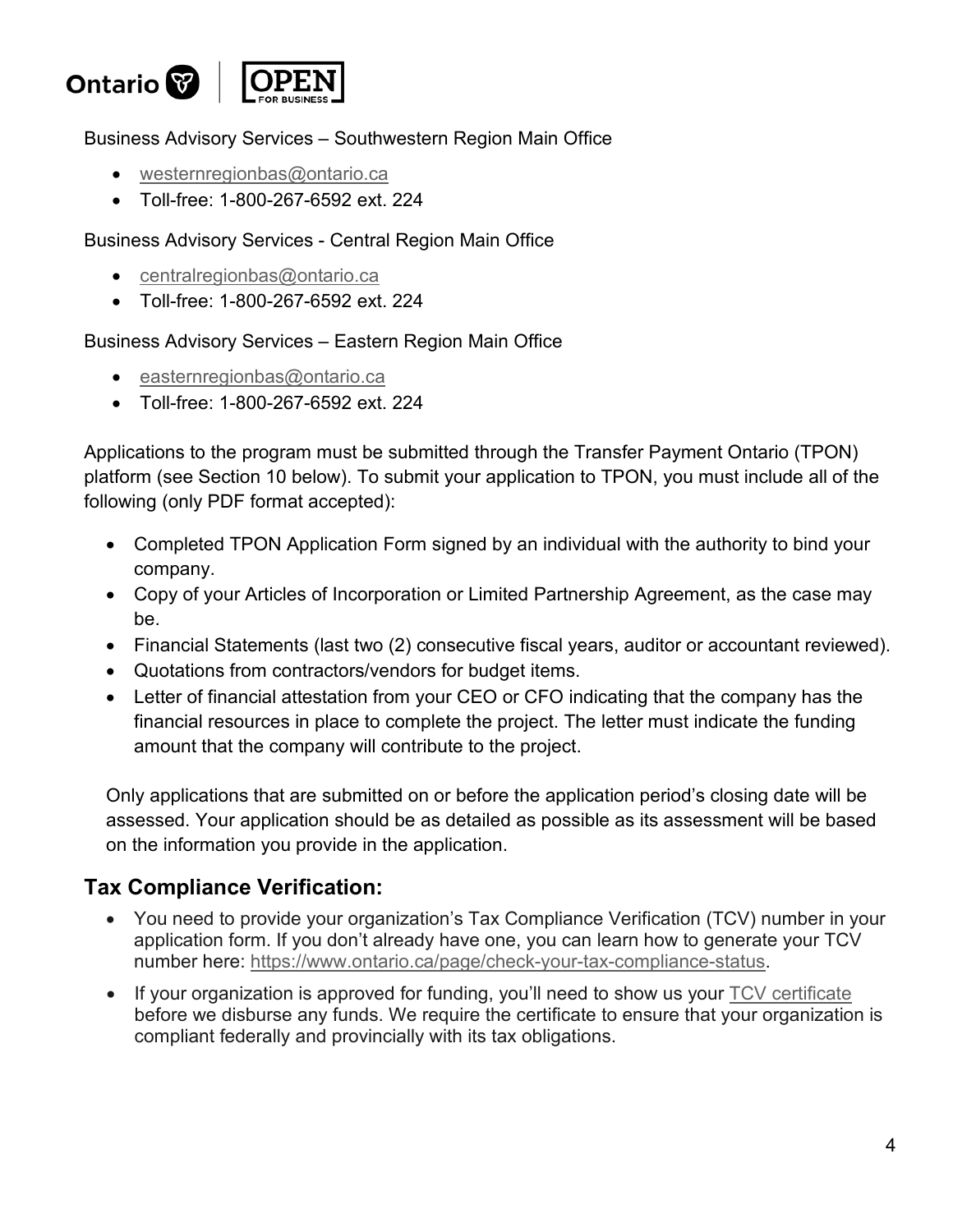

*Note: Working with an external firm for the purposes of preparing an application has no bearing on the success rate of an applicant being awarded funding. Applications may only be submitted by the prospective recipients – any applications submitted by a third party on behalf of an applicant will not be considered. Any costs associated with the use of a consultant for preparing an application are NOT eligible project costs under O-AMP. The primary contact on the application form must be an employee of the applicant company.*

**All applications must be submitted by the deadline outlined on the TPON website.**

#### **Evaluation Criteria**

Applications are evaluated on their completeness, clarity, the feasibility of the project being proposed and its alignment with the goals and objectives of the O-AMP.

#### **Smaller projects (up to \$50,000 of O-AMP funding)**

Following the submission deadline, applications will be assessed by a Review Committee comprising an external domain expert and Ministry reviewer(s). Reviewers will assess and score projects and make funding recommendations.

The Review Committee may at its sole discretion request presentations and/or site visits from an applicant to assist with the review of their project proposal.

#### **Larger projects (\$50,000 to \$150,000 of O-AMP funding)**

Following the submission deadline, applications for larger projects will undergo a two-stage review process:

- The Review Committee will assess the project.
- Applicants whose proposals meet the objectives of O-AMP will be invited to deliver a presentation to the Review Committee. We may also request to visit the project site, particularly if your project has a Lean Manufacturing component.

The Review Committee will make funding recommendations based on the results of both review stages. Final funding decisions for all projects are at the Ministry's discretion.

### **7. Key Funding Conditions**

- O-AMP will fund up to \$150,000 of eligible project costs for approved projects.
- No payments will be made until the funding agreement has been signed and any conditions for disbursement have been fulfilled.
- Sources of project financing and proof of insurance (minimum of \$2 million) must be in place before any funding disbursements can be made. Other conditions may need to be met before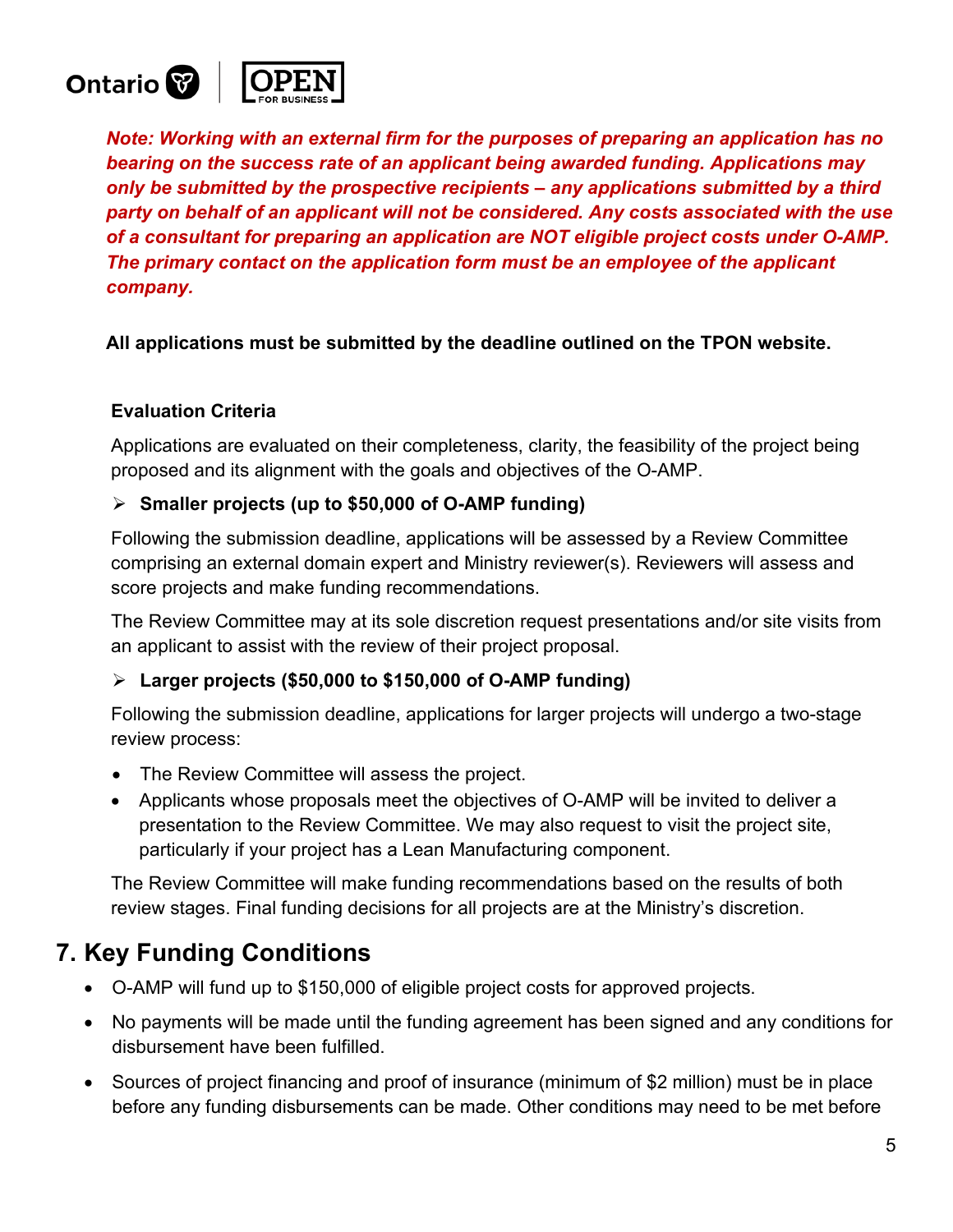

disbursements are made. Insurance is not an eligible project cost and will not count towards the final project value.

• Successful applicants are expected to contribute at least 50 per cent to eligible project costs from their own business resources or through private/bank financing.

# **8. Funding Agreements**

- Each successful applicant will be required to enter into a funding agreement with Her Majesty the Queen in right of Ontario on terms and conditions satisfactory to the Ministry.
- Prior to funding being disbursed, successful applicants are required to meet a number of conditions including evidence of project financing and insurance.
- Once funding agreements are executed and come into effect, successful applicants are obligated to report on a number of performance measures that will be outlined in the funding agreement. Performance measures are designed to indicate how well each successful applicant is achieving the commitments defined in its funding agreement.
- Funding agreements will each contain provisions requiring the funds to be repaid if performance measures and other terms and conditions of the funding agreement are not met.
- Ministry funding agreements require written assurance that the contracting organization is in compliance with all applicable laws, including accessibility legislation. Any outstanding compliance issues must be resolved before the contracting organization is eligible to receive funding.

Note: The scope of the project cannot be significantly altered after companies have presented their proposed projects to the Review Committee. In particular, total project costs may not be reduced by more than 10% of the original project cost prior to execution of a funding agreement with the Ministry. A reduction of more than 10% of the original total project cost may lead to an application being reassessed and/or deemed ineligible for funding.

# **9. Project Reporting and Claims for Eligible Expense Requirements Interim Progress Report(s)**

Interim report(s), including progress of project, proof of expenditures, and a request for disbursement shall be submitted halfway through the project.

### **Final Results Report**

A final report including results of the project, achievement of key performance metrics, proof of expenditures, financial attestations, job status, and a request for disbursement will be required upon project completion. A successful applicant must submit its final report within thirty (30) days of project completion in order to be reimbursed for expenses incurred for eligible project costs.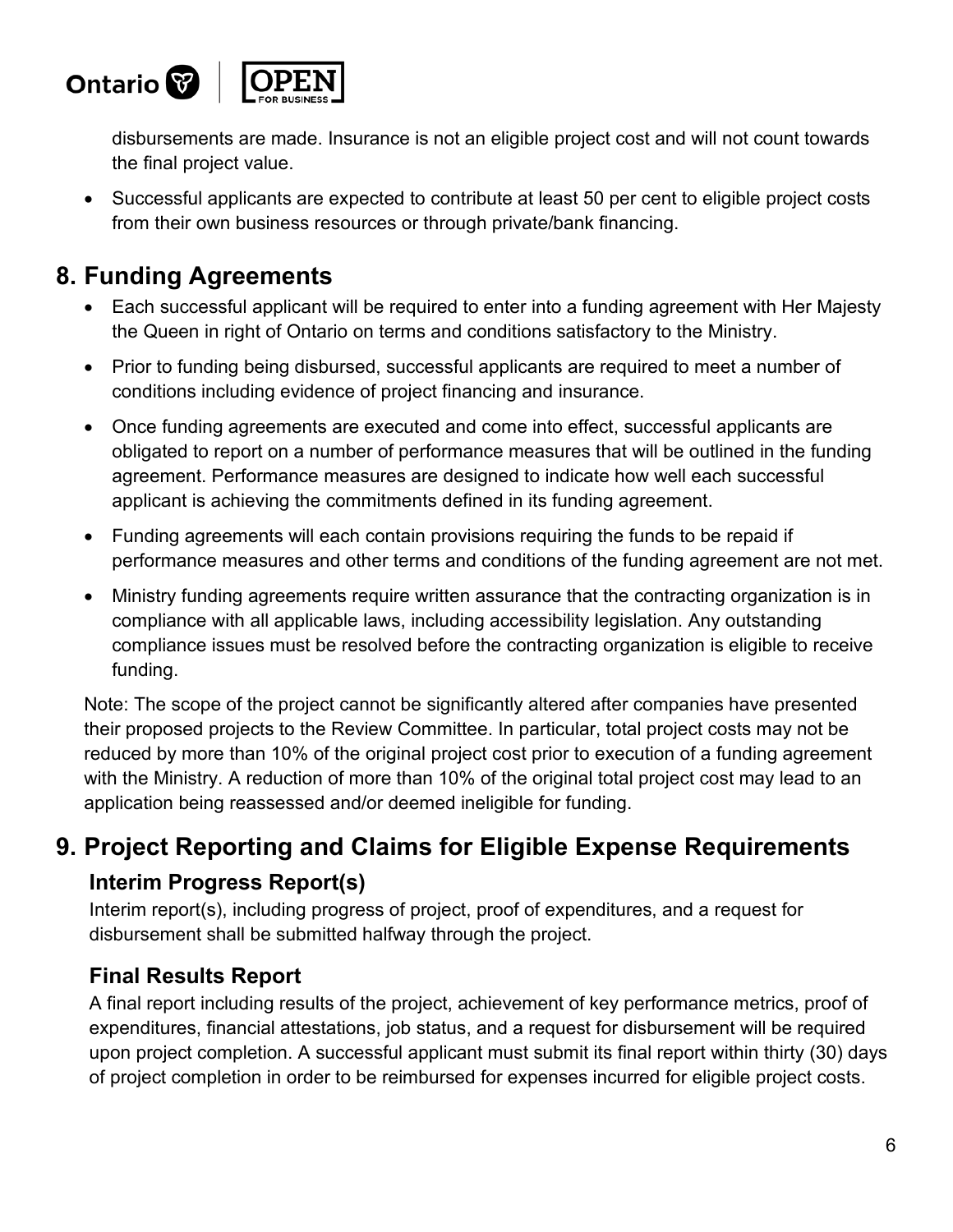

### **Eligible Expense Claims for Interim Progress and Final Results Report(s)**

Detailed reporting instructions will be sent to successful applicants at the time of contracting.

The Interim Progress Report(s) and a Final Results Report must be received and approved by the Ministry prior to the release of funds for eligible project expenditures.

*Note: Successful applicants MUST retain all proof of purchases, receipts, and other relevant documentation related to expenses incurred for eligible project costs. These should be included in the Interim Progress Report(s) and Final Results Report. Companies must maintain all financial records (including original invoices of any items that have been purchased for the project and receipts or other evidence of payment for these items) for a period of seven (7) years from their creation.* 

### **10. Transfer Payment Ontario (TPON)**

TPON is your source for grants provided by a number of Government of Ontario ministries. TPON provides you with one-window access to information about grants that are available to you, how to apply for grants and how to check the status of your application. Its website address is:

#### [Ontario.ca/GetFunding](http://Ontario.ca/GetFunding)

#### **To participate in O-AMP, you must register with TPON.**

To register:

- 1. Create your ONe-key account and ID. ONe-key is used for secure access to the Government of Ontario system. We strongly recommend that you create Account Recovery information during this process in case you forget your log-in information. Administrators are not able to retrieve ONe-key IDs.
- 2. Register your organization on TPON. The following items are required for registration: Canada Revenue Agency Business Number (CRA BN), Legal Name, Operating Name, and information on at least two contacts within the organization. Note: TPON could take up to 5 business days to process your request but is typically faster.
- 3. As soon as your organization is registered, you will see the "Funding Opportunities" button appear. From here you can apply for a grant or loan and manage your submissions. Please ensure you are applying during a time when the specific program is open for applications (details are available on the website for each program).